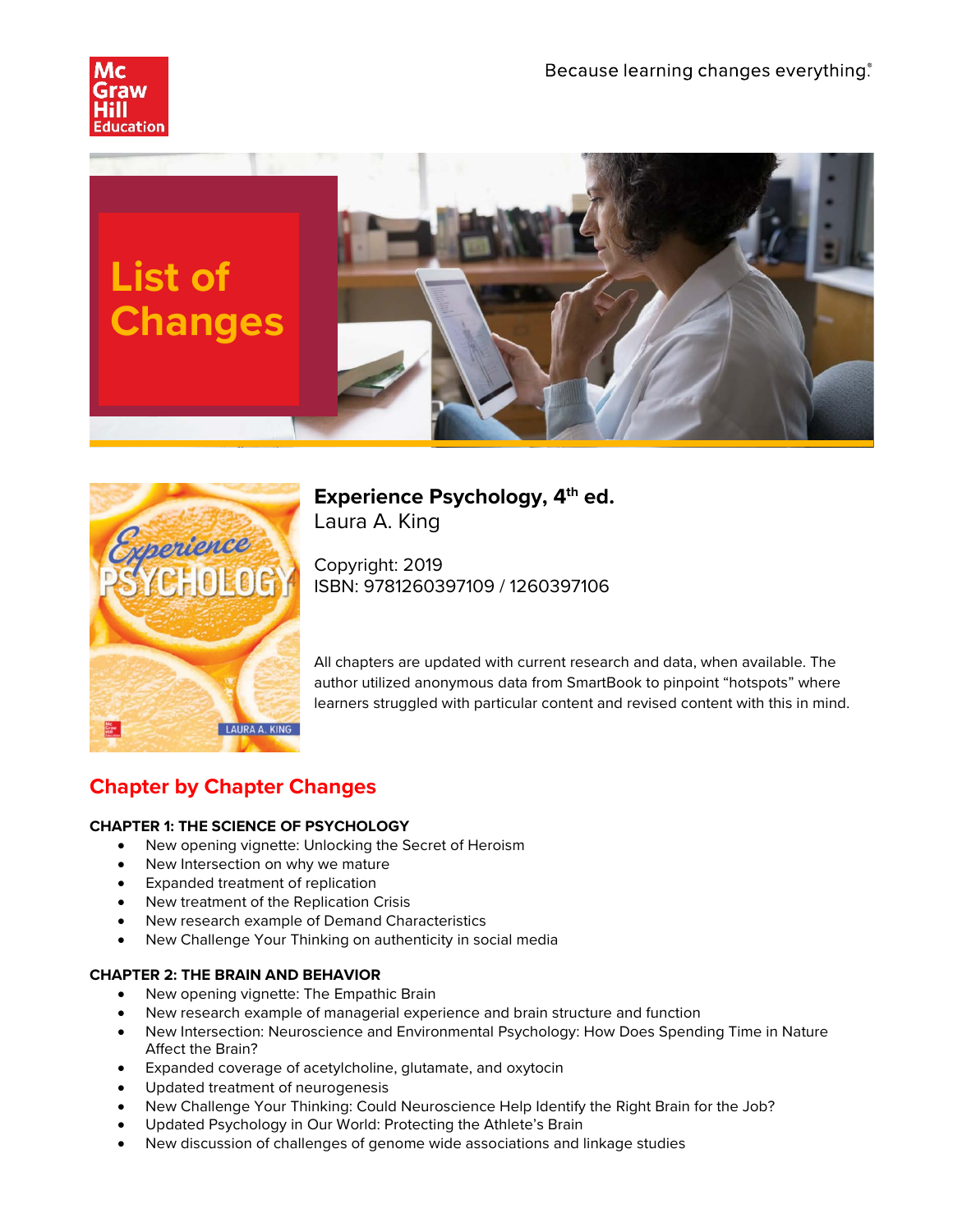#### **CHAPTER 3: SENSATION AND PERCEPTION**

- New opening vignette: Those Potato Chips Sound Delicious
- Further differentiation between sensation and perception
- New discussion and example of the Influences of Top-Down Expectations, including research on how people miss "gigantic" objects
- New Challenge Your Thinking: Why Does a Cell Phone Look Like a Gun?
- New research discussion of biological responses to information presented outside of awareness and priming
- New detail on Feature Detectors
- New example of Binding
- New Intersection: Sensation and Social Psychology: Why Do Some People Literally Feel What Others Feel? reviewing mirror-touch synaesthesia
- Updated research discussion on gender differences in pain perception

### **CHAPTER 4: STATE OF CONSCIOUSNESS**

- Updated opening vignette: When the Human Mind is a Buried Treasure
- New discussion of Brain Wandering and the Default Mode Network
- New Challenge Your Thinking: Are There Benefits to Mind Wandering?
- Updated naming of the sleep stages (W, N1, N2, N3, R)
- New information about GABA's role in sleep
- New Intersection: Sleep and Neuroscience: Does Sleep Deprivation Affect Neurons?
- Updated and expanded treatment of opioids (including fentanyl)
- New Psychology in Our World: Responding to the Opioid Crisis

### **CHAPTER 5: LEARNING**

- New opening vignette: Frida: Labrador and Life Saver
- New discussion of classical conditioning and mindless habitual behavior
- New Intersection: Learning and Health Psychology: Can Classical Conditioning Help Combat Obesity?
- Revised presentation of Timing and Consequences of Behavior (operant conditioning)
- New example of observational learning
- Revised and updated Challenge Your Thinking: Do Learning Styles Matter to Learning?

#### **CHAPTER 6: MEMORY**

- New opening vignette: The Ubiquitous Selfie, Memory, and Meaning
- New Intersection: Cognitive Psychology and Developmental Psychology: How Does Reminiscing Affect Our Relationships and Our Development?
- New coverage of Executive Attention
- New Challenge Your Thinking: Why Is the Pen Mightier Than the Keyboard?
- Replaced priming examples from studies that have not replicated

## **CHAPTER 7: THINKING, INTELLIGENCE, AND LANGUAGE**

- Updated opening vignette: The Value of a Really Good Idea
- New Intersection: Cognitive and Health Psychology: Does thinking fast relate to living longer?
- New research example of "intelligence" genes
- New example of delayed language exposure
- New coverage of socioeconomic status and language development
- New Challenge Your Thinking: Can Reducing the "Word Gap" Lead to Better Out-comes for Disadvantaged Children?

## **CHAPTER 8: HUMAN DEVELOPMENT**

- New opening vignette: The You You Used to Be
- Expanded discussion of pruning
- New research example of telomere length and stress
- New section on the Information Processing Approach to Cognitive Development
- New Intersection: Developmental Psychology and Cognitive Psychology: Do children engage in wishful thinking?
- New research example of cross-cultural parenting styles
- New extended example of Marcia's identity statuses theory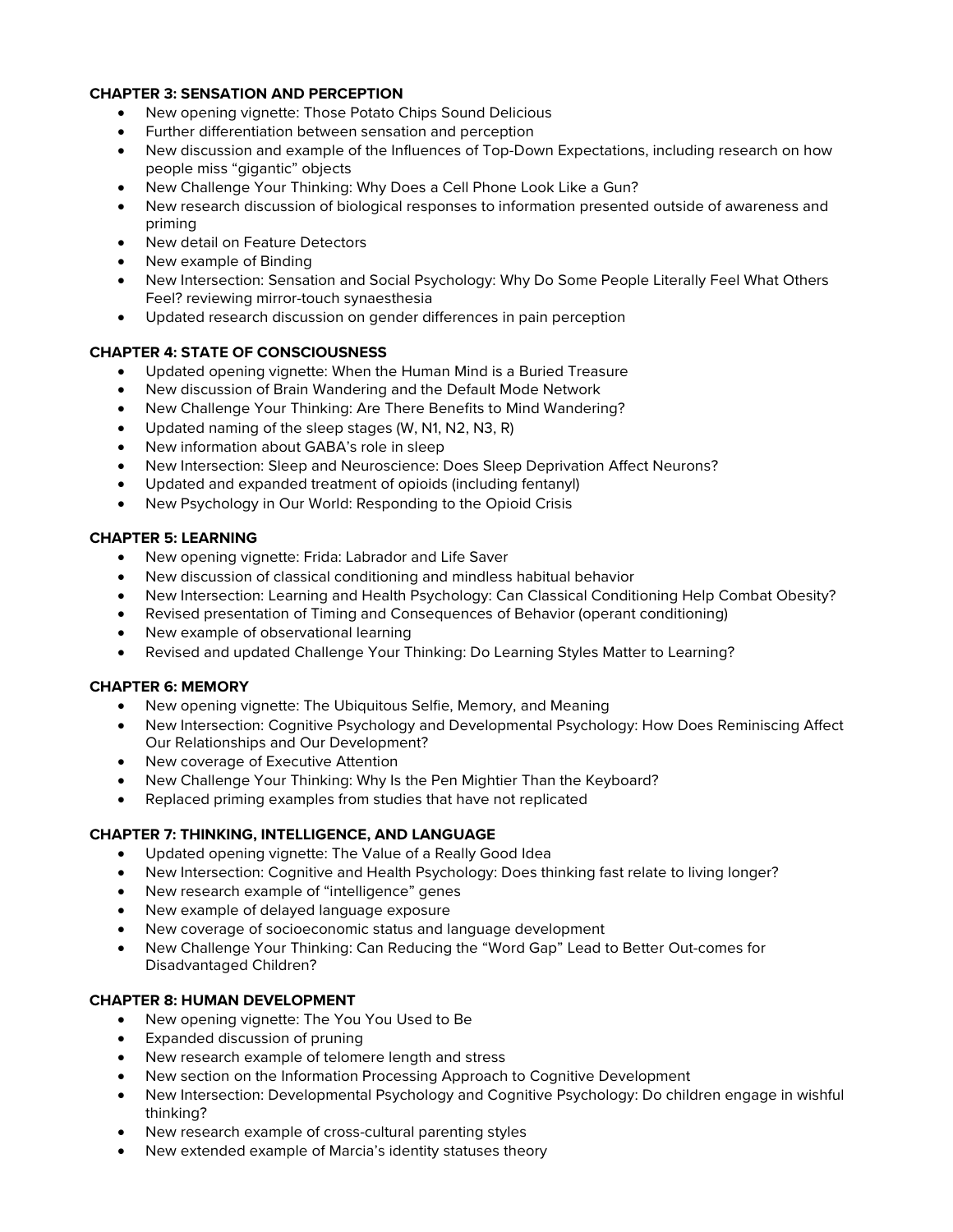- New discuss sexual and gender minority youth and bullying
- New coverage of Gender Identity and Sexual Orientation in the context of gender development
- New Psychology in Our World: Human Identities and the Changing Gender Landscape
- New coverage of children and prosocial behavior
- New Challenge Your Thinking: Are children natural helpers?

#### **CHAPTER 9: MOTIVATION AND EMOTION**

- New opening vignette: What Would You Do If You Won the Lottery?
- New example of social context and eating
- New coverage of Mindless Eating
- New Psychology in Our World: What's on the Menu and Why It Matters
- Revised coverage of Sex Education
- New information on frequency of sexual behavior
- Updated coverage of biological factors and same sex attraction
- New examples of Self-Determination Theory
- New Challenge Your Thinking: Can Watching TV Shows Contribute to Optimal Well-being?
- New research example of association between intrinsic and extrinsic motivation, and work factors
- New Intersection: Motivation and Neuroscience: Can We See Intrinsic Motivation in the Brain?
- Replaced suspect research by Wansink with more rigorous findings from other investigators

### **CHAPTER 10: PERSONALITY**

- New opening vignette: "So much time has passed but it hasn't changed a thing"
- New discussion of Reaction Formation
- New Psychology in Our World: What's Your Type?
- Revised and updated descriptions of the Big Five Factors of Personality
- New Intersection: Personality and Sleep Science: Are You a Morning Person or an Evening Person and Does It Matter?
- Revised section on the Study of Traits in Animals
- New review of links between neuroticism and the HPA axis
- Expanded coverage of Personality Neuroscience
- New coverage of neuroticism and avoiding punishment
- Updated coverage of the TAT

## **CHAPTER 11: SOCIAL PSYCHOLOGY**

- New opening vignette: Can one hour change a life?
- Integration of Social Neuroscience throughout Social Cognition section
- New research example of Person Perception
- New coverage of the role of the brain in first impressions
- New research example of physical attractiveness and achievement
- New research example of Self-Fulfilling Prophecy
- New expanded example of how social perceivers treat attractive people
- New Challenge Your Thinking: Do We Look Like Our Names?
- Expanded coverage of stereotypes
- New coverage of the brain and fundamental attribution error
- New coverage of the brain and cognitive dissonance
- Expanded coverage of Resisting Persuasion
- Expanded discussion of video games and aggression
- Expanded coverage of long-term relationships
- New example of Group Influence
- New research findings of Ingroup Favoritism in Infants and Children
- New coverage of Discrimination and Health Disparities
- Intersection: Social Psychology and Health Psychology: What Is the Physical and Psychological Cost of Prejudice and Discrimination?
- New section on Breaking the Prejudice Habit

#### **CHAPTER 12: PSYCHOLOGICAL DISORDERS**

- New opening vignette: Making castles from life's stones
- New coverage of definitions of risk factors and comorbidity